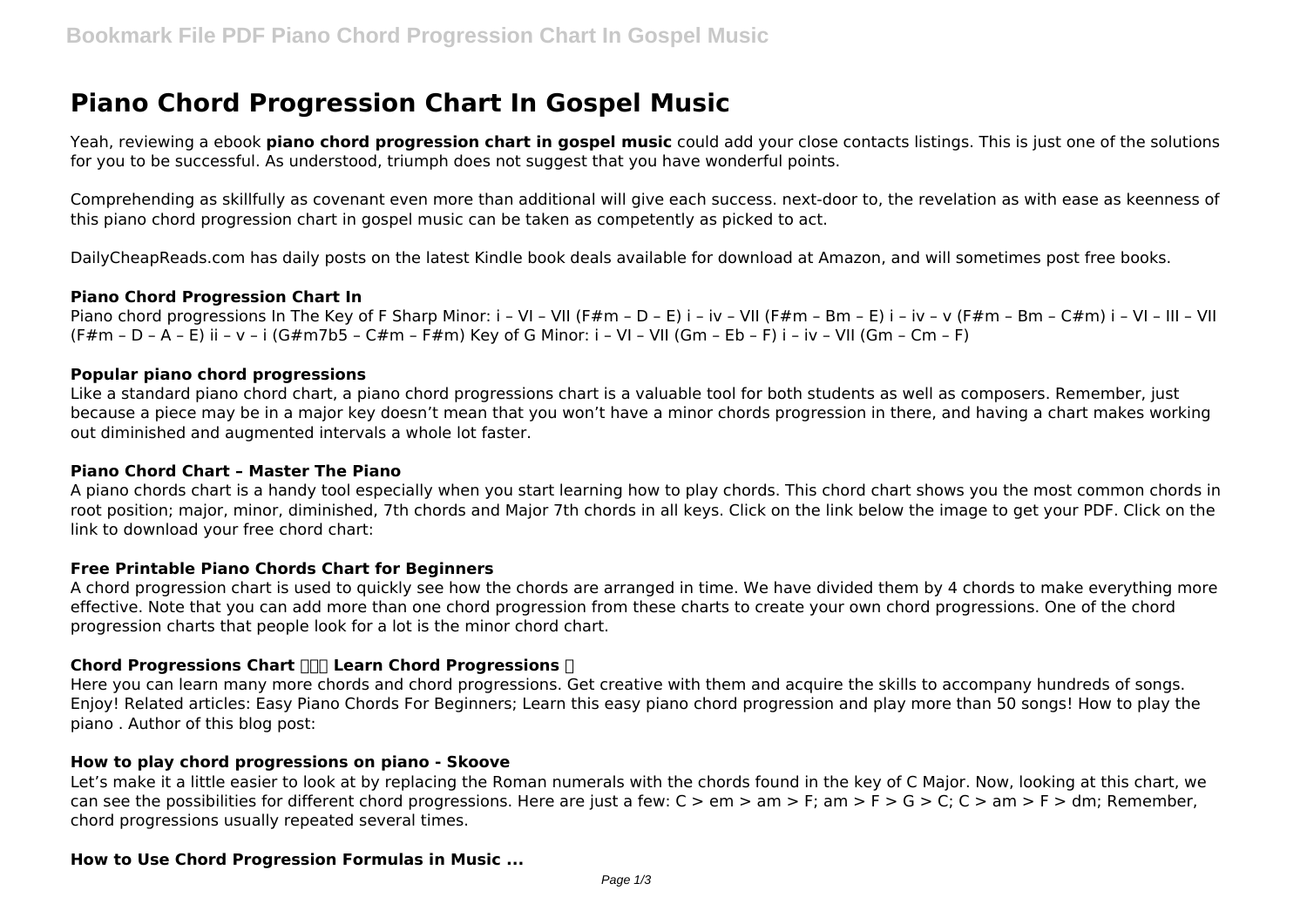The term chord progression simply refers to the order in which chords are played in a song/piece of music. Play a few different songs/pieces and you will see that there are various different ways in which composers order chords. However, the good news is that there are a few simple guidelines which will help you massively when writing your own chord progressions.

### **Chord Progressions - Music Theory Academy**

Learn piano chords. On this site you can learn the chords on the piano (or keyboard, synthesizer) plus the theory behind. Choose from the menus to get a piano chord in a certain category and for a specific note. The chords are illustrated with pictures and short explanations are given to increase your understanding.

# **Piano chord guide with pictures and theory**

Apart from generating chord progressions, this website can help you improve musical compositions and suggest you some sweet chord sequences to make music. Instructions. Just press the Generate Chord Progression button and you will get the random chord sequence that is called chord progression.

## **ChordChord: Chord Progression Generator & Music Maker**

Sad chord progressions. Sadness is an unavoidable part of life. But it's also the basis for lots of great music. What sounds sad changes from person to person, but there's a few emotional chord progressions that signal sadness right away.

## **10 Emotional and Sad Chord Progressions You Should Know ...**

Chord progressions are series of two or more chords used in a piece of music. The chords in a progression are represented by roman numerals and are determined by key. From Beach House to Beethoven, chord progressions determine how a piece of music unfolds over time.

# **Chord Progressions: How Major and Minor Chords Work Your ...**

Understanding Roman Numerals: Hacking Chord Progressions. Our chord progression chart breaks down chords as simple, easy to read roman numerals. Doing this is important as it allows you to quickly code out a chord progression like so… I-IV-V. I-V-vi-IV …and so forth.

# **How To Write Music With A Chord Progression Chart ...**

Piano Chord Charts Most used 3- and 4-note chords for pop, rock, soul, R&B, country and more... Charts for all Keys C o p y r i g h t 2 0 1 8 © P i a n o C h o r d C h a r ts. n e t A l l R i g h ts R e s e r v e d

# **Charts for all Keys - Piano Chord Charts.net**

Chord Progressions. A great way to play the piano is by using chord progressions. I love using chord progressions because they create a wonderful foundation for a song, but leave lots of room for creativity (scroll down for the chord progressions chart).

# **Major Key Chord Progressions Chart | Julie Swihart**

Chord vi, B minor consists of the notes, B - D - F#. B minor seventh consists of the note, B - D - F# - A. Chord vii°, C# diminished consists of the notes, C# - E - G, while C# minor seventh flat five consists of the notes, C# - E - G - B. Common chord progressions in the key of D major are as follows:  $I - IV - V (D - G - A)$ 

# **Chords in the key of D major - Piano Keyboard Guide.com**